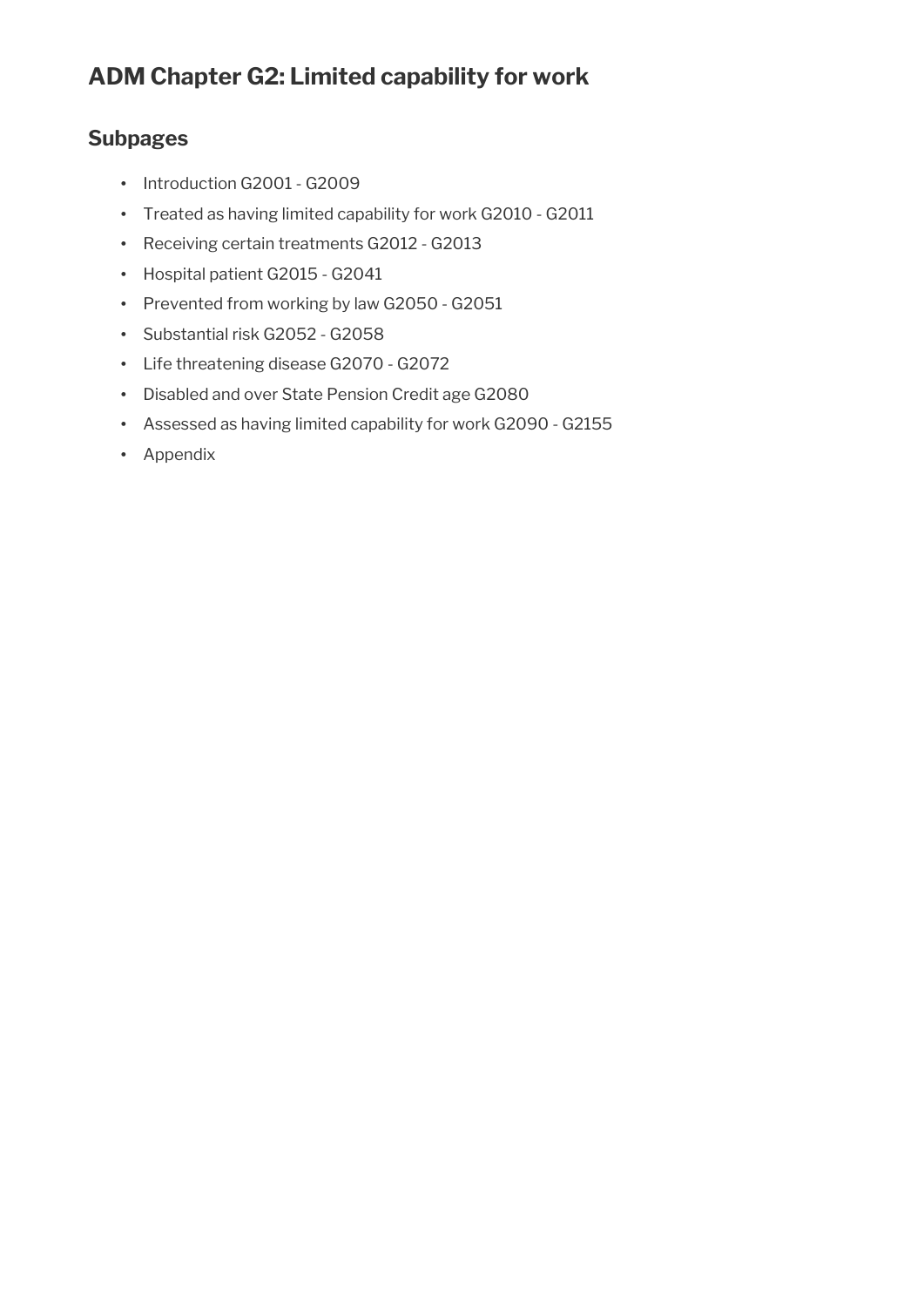# **Introduction G2001 - G2009**

## **Introduction**

G2001 A claimant has LCW where their capability for work is limited by their physical or mental condition and it is not reasonable to require them to work $^1\!$ 

## [1 WR Act 12, s 37\(1\)](https://www.legislation.gov.uk/ukpga/2012/5/section/37)

G2002 A claimant has LCW where

**1.** it is determined that they have LCW on the basis of the WCA, whether for the purposes of UC or  $\text{ESA}^1$ (see G2090 et seq) **or**

**2.** they are treated as having LCW<sup>2</sup> (see G2010 et seq).

See ADM Chapter G1 for guidance on the WCA process.

## 1 [UC Regs, reg 39\(1\)\(a\)](https://www.legislation.gov.uk/uksi/2013/376/regulation/39) & [Sch 6](https://www.legislation.gov.uk/uksi/2013/376/schedule/6); [ESA Regs 13, Part 4;](https://www.legislation.gov.uk/uksi/2013/379/part/4) 2 UC [Regs, reg 39\(1\)\(b\) & \(4\)](https://www.legislation.gov.uk/uksi/2013/376/regulation/39) & [Sch 8](https://www.legislation.gov.uk/uksi/2013/376/schedule/8)

G2003 A determination on whether a claimant

**1.** has or does not have LCW **or**

**2.** is to be treated as having or not having LCW

for the purposes of UC is conclusive for other UC decisions $^1\!\!$ .

### 1 [UC, PIP, JSA & ESA \(D&A\) Regs, reg 40\(2\)](https://www.legislation.gov.uk/uksi/2013/381/regulation/40)

G2004 The question of whether a claimant has LCW is relevant in order to determine

**1.** what work–related requirements group the claimant falls into<sup>1</sup> and

**2.** which income and work allowance deduction is applicable<sup>2</sup>.

**Note 1:** See ADM Chapter J2 for guidance on work–related requirements groups, Chapter E2 (Awards and maximum amount of UC) for guidance on income and work allowance deductions, and Chapter F6 for guidance on the carer element.

**Note 2:** From 3.4.17 where it is determined that a UC claimant has, or is treated as having, LCW, their award cannot include the LCW element $^1$ . But see the Appendix to ADM Chapter F5 (The LCWRA element) for exceptions where the removal of the LCW element does not apply.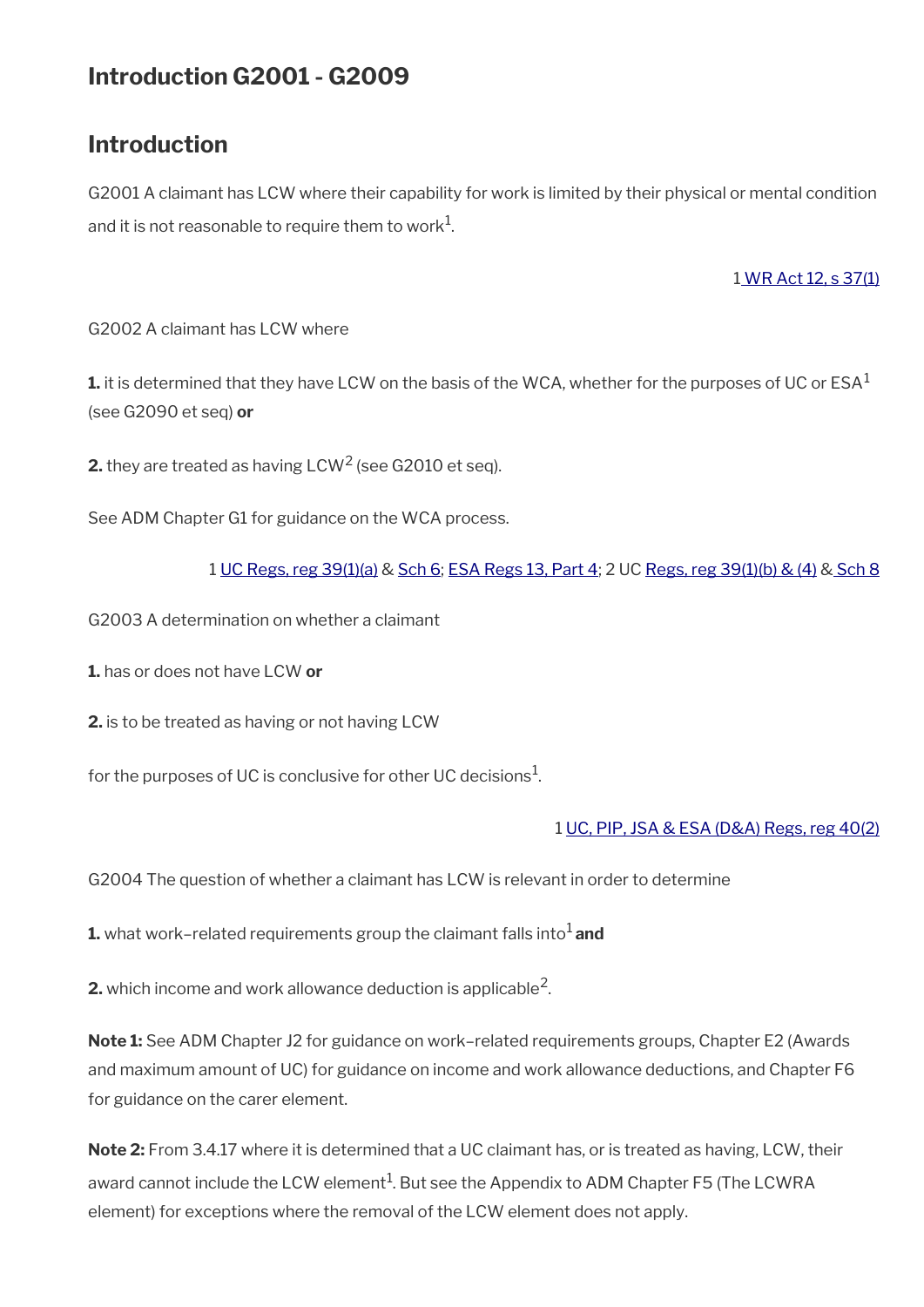1 [WR Act 12, s 13\(2\)](https://www.legislation.gov.uk/ukpga/2012/5/section/13) & [21;](https://www.legislation.gov.uk/ukpga/2012/5/section/21) 2 [UC Regs, reg 22](https://www.legislation.gov.uk/uksi/2013/376/regulation/22)

G2005 – G2009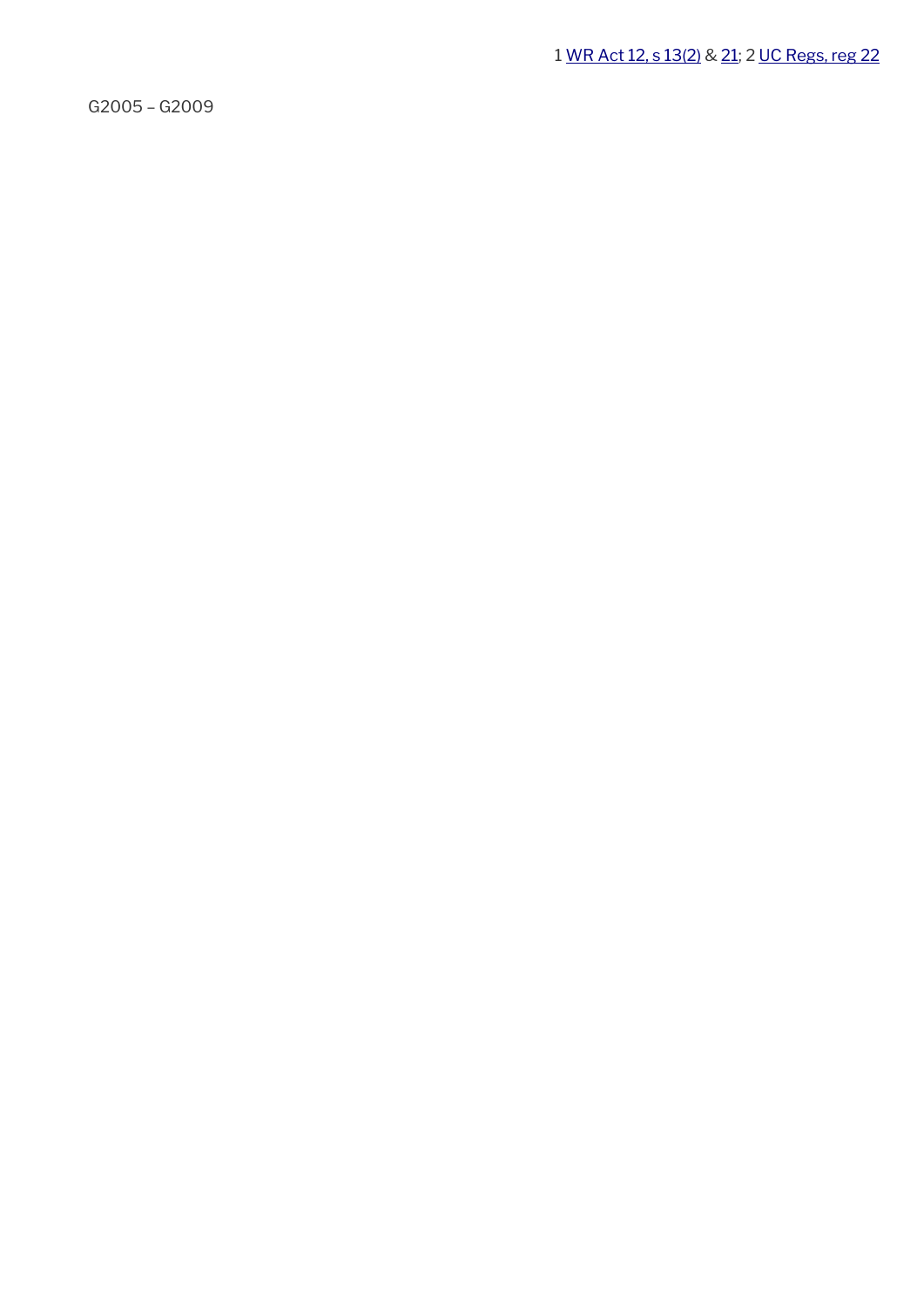# **Treated as having limited capability for work G2010 - G2011**

G2010 Certain claimants can be treated as having LCW and do not have to undergo the WCA<sup>1</sup>. This is where the claimant is

**1.** receiving certain treatments – see G2012 **or**

**2.** in hospital – see G2015 et seq **or**

**3.** prevented from working by law – see G2050 – G2051 **or**

**4.** disabled and over the age for SPC – see G2080.

**Note:** See ADM Chapter G1 for guidance on where a claimant is treated as having LCW for the purposes of ESA.

#### 1 [UC Regs, reg 39\(1\)\(b\)](https://www.legislation.gov.uk/uksi/2013/376/regulation/39) & [\(6\);](https://www.legislation.gov.uk/uksi/2013/376/regulation/39) [Sch 8, paras 1 - 3](https://www.legislation.gov.uk/uksi/2013/376/schedule/8)

G2011 Certain claimants can be treated as having LCW when they have been found not to have LCW following application of the WCA $^{\rm 1}$ . This is where the claimant is

**1.** a substantial risk to themselves or to others – see G2052 et seq **or**

**2.** suffering from a life–threatening disease – see G2070 et seq.

1 [UC Regs, reg 39\(1\)\(b\)](https://www.legislation.gov.uk/uksi/2013/376/regulation/39) & [\(7\)](https://www.legislation.gov.uk/uksi/2013/376/regulation/39); [Sch 8, paras 4 & 5](https://www.legislation.gov.uk/uksi/2013/376/schedule/8)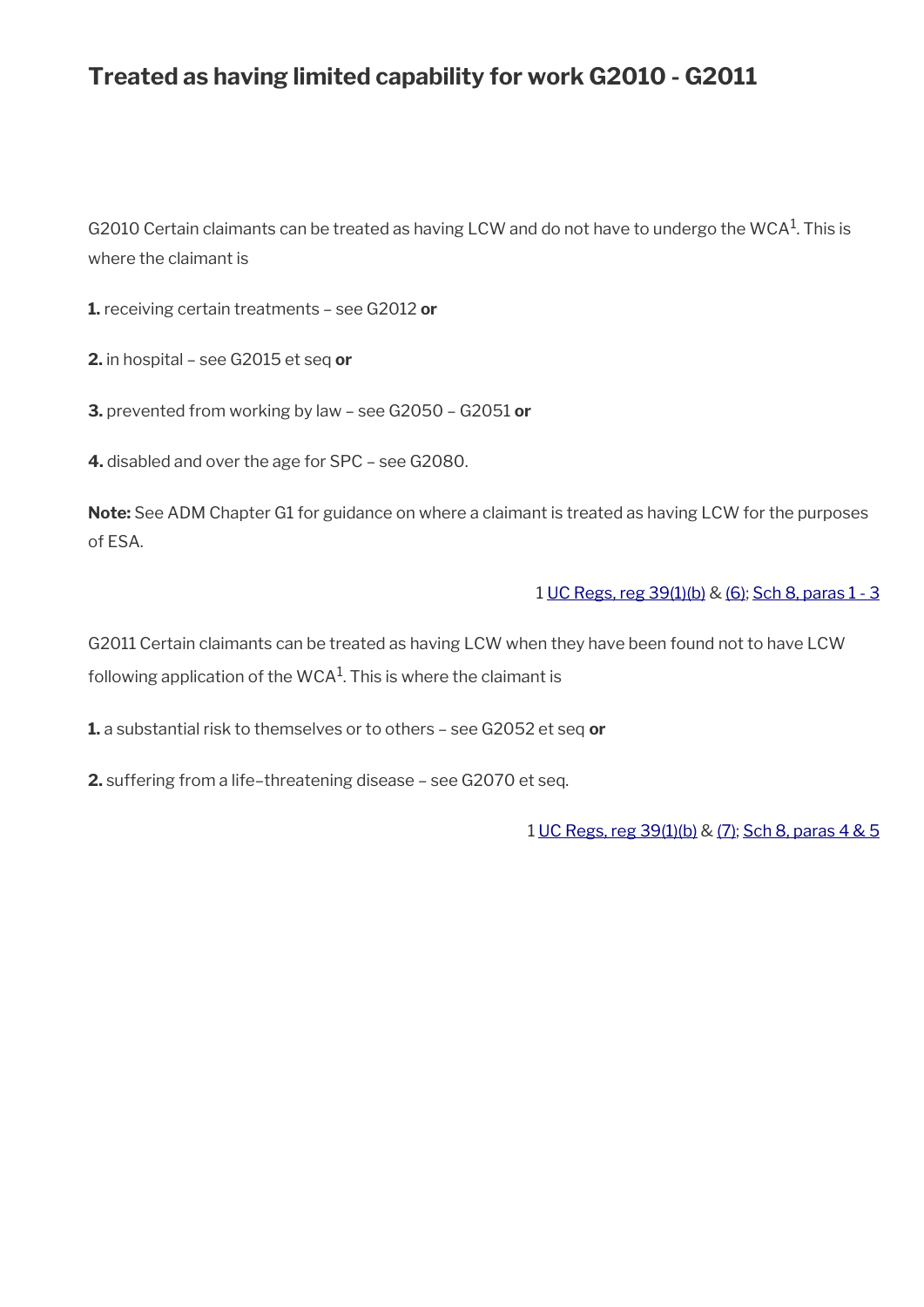# **Receiving certain treatments G2012 - G2013**

G2012 Claimants are treated as having LCW when they

**1.** receive

**1.1.** regular weekly treatment by way of haemodialysis for chronic renal failure<sup>1</sup>or

**1.2.** treatment by way of plasmapheresis<sup>2</sup>or

**1.3.** regular weekly treatment by way of total parenteral nutrition for gross impairment of enteric function3**or**

**2.** are recovering from any treatment as in **1.** and the DM is satisfed the claimant should be treated as having  $LCW<sup>4</sup>$ .

1 [UC Regs, Sch 8, para 1\(a\)](https://www.legislation.gov.uk/uksi/2013/376/schedule/8); 2 [para 1\(b\);](https://www.legislation.gov.uk/uksi/2013/376/schedule/8) [3 para 1\(c\)](https://www.legislation.gov.uk/uksi/2013/376/schedule/8); 4 [para 1\(d\)](https://www.legislation.gov.uk/uksi/2013/376/schedule/8)

G2013 See the Appendix to this Chapter for an explanation of the treatments in G2012.

G2014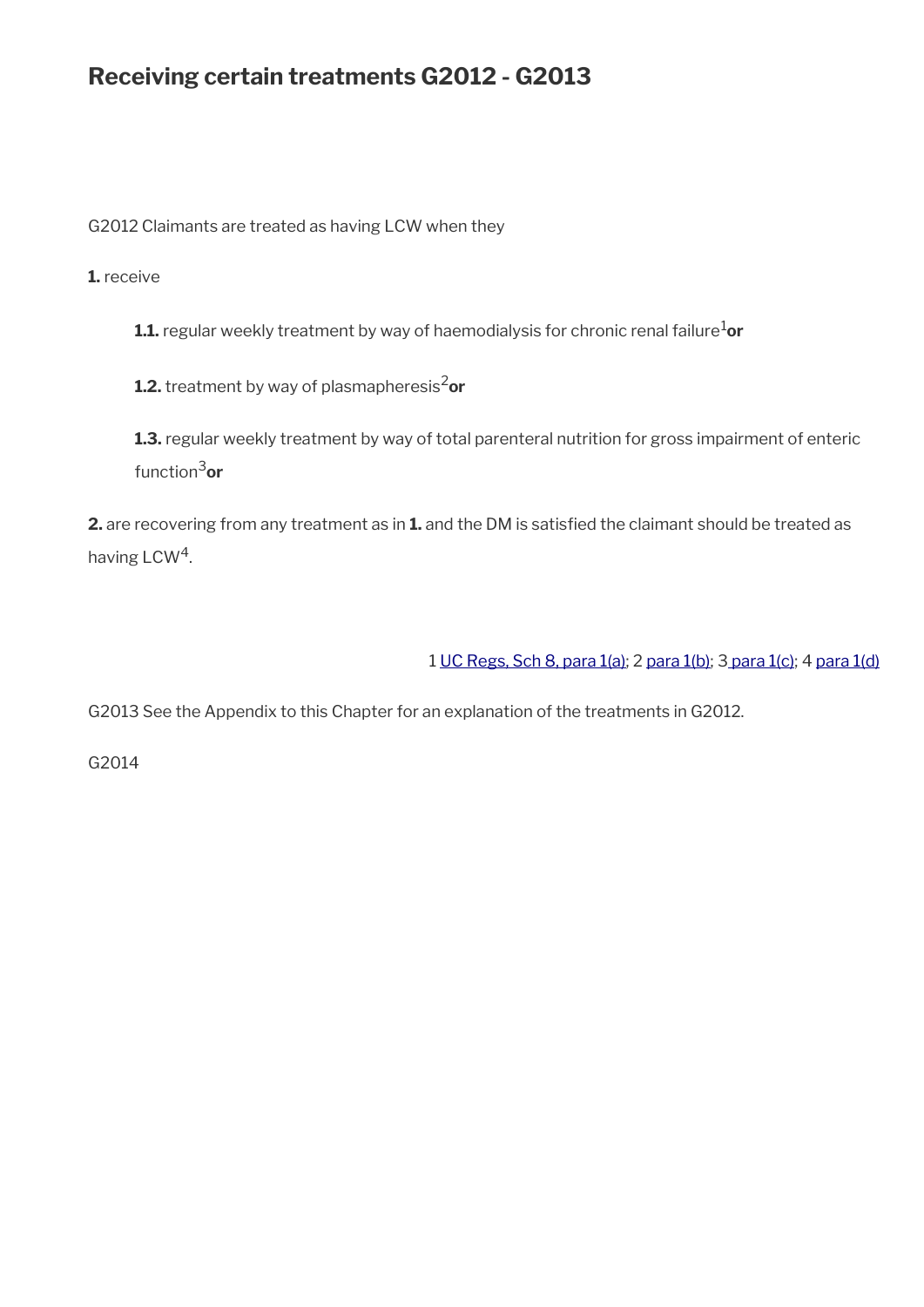# **Hospital patient G2015 - G2041**

[Medical or other treatment](#page-5-0) G2020 - G2022

[Hospital or similar institution](#page-6-0) G2023 - G2030

[Future admission to hospital](#page-9-0) G2039 - G2041

G2015 Claimants are treated as having LCW where they are

**1.** undergoing medical or other treatment as a patient in a hospital or similar institution **or**

**2.** recovering from treatment as in **1.** and the DM is satisfed that the claimant should be treated as having  $\mathsf{LCW}^1$ .

### 1 [UC Regs, Sch 8, para 2\(1\)](https://www.legislation.gov.uk/uksi/2013/376/schedule/8)

G2016 Where a claimant attends a residential programme of rehabilitation for the treatment of drug or alcohol abuse, they are regarded as undergoing treatment as in G2015  $^{\rm 1}$ .

### 1 [UC Regs, Sch 8, para 2\(2\)](https://www.legislation.gov.uk/uksi/2013/376/schedule/8)

G2017 A claimant is regarded as undergoing treatment as in G2015 **1.** only where they have been advised by a registered medical practitioner to stay for a period of 24 hours or longer following that treatment $^{\rm 1}$ . This applies even if the claimant disregards that advice and returns home.

#### 1 [UC Regs, Sch 8, para 2\(3\)](https://www.legislation.gov.uk/uksi/2013/376/schedule/8)

### **Example**

Sarah is admitted to hospital for surgery involving a general anaesthetic. She was told before the surgery that she should bring a night bag in case she has to stay overnight. Sarah's surgery goes well, and she is discharged the same day. As Sarah was not advised to stay overnight, she cannot be treated as having LCW. Sarah will need to be assessed for LCW in the normal way by completing a questionnaire and attending for medical examination if necessary.

G2018 – G2019

## <span id="page-5-0"></span>**Medical or other treatment**

G2020 To be treated as receiving patient treatment a person must be receiving

**1.** medical treatment, for example

**1.1** surgical treatments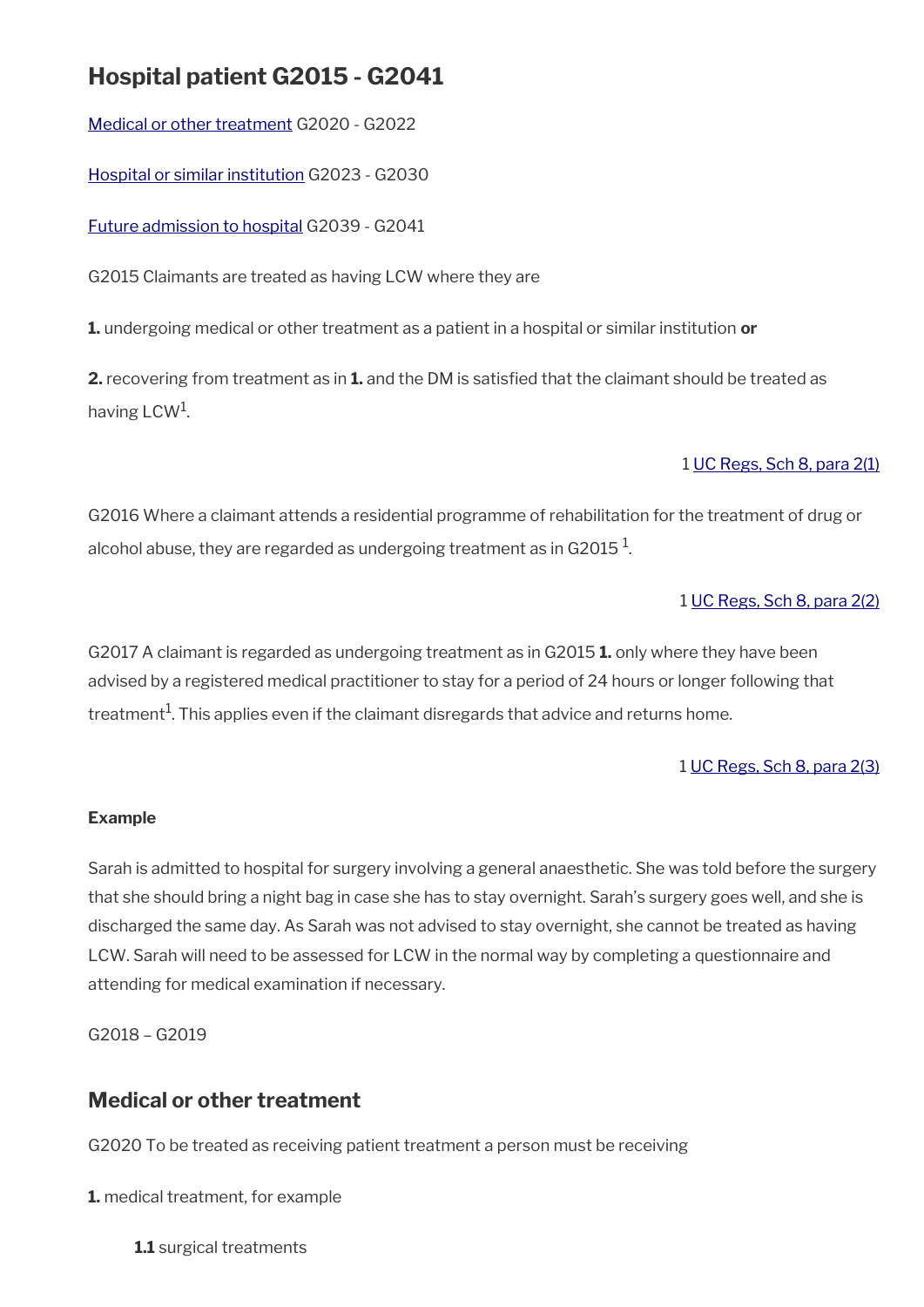**1.2** administration of drugs and injections **or**

**2.** other treatment which includes nursing services by professionally trained staff in the form of

- **2.1** observations
- **2.2** therapies
- **2.3** support appropriate to the person's needs
- **2.4** advice and training in domestic and social skills.

It does not include straightforward care and attention by unqualifed staff.

G2021 Whether a person is receiving treatment is a question of fact. It cannot be assumed that because one person is receiving treatment in a hospital or similar establishment, another person in the same establishment can automatically be regarded as receiving treatment. But the fact that a person is a patient in a hospital is strong evidence that the person is receiving medical or other treatment $^1$ .

1 R(S) 26/54

G2022 A person does not have to receive treatment throughout each day (midnight to midnight) for the day to be included in a period of patient treatment. The condition is satisfed if a person receives treatment at some time during the day $^{\rm 1}$ .

1 R(S) 4/84

## <span id="page-6-0"></span>**Hospital or similar institution**

## **Hospital**

G2023 A hospital<sup>1</sup> is

**1.** an institution for

- **1.1** the reception and treatment of people suffering from illness
- **1.2** the reception and treatment of people during convalescence
- **1.3** people needing medical rehabilitation
- **2.** a maternity home that provides obstetric services
- **3.** in Scotland, any institution for dental treatment maintained in connection with a dental school
- **4.** a clinic, dispensary or out-patient department maintained in connection with any of these homes or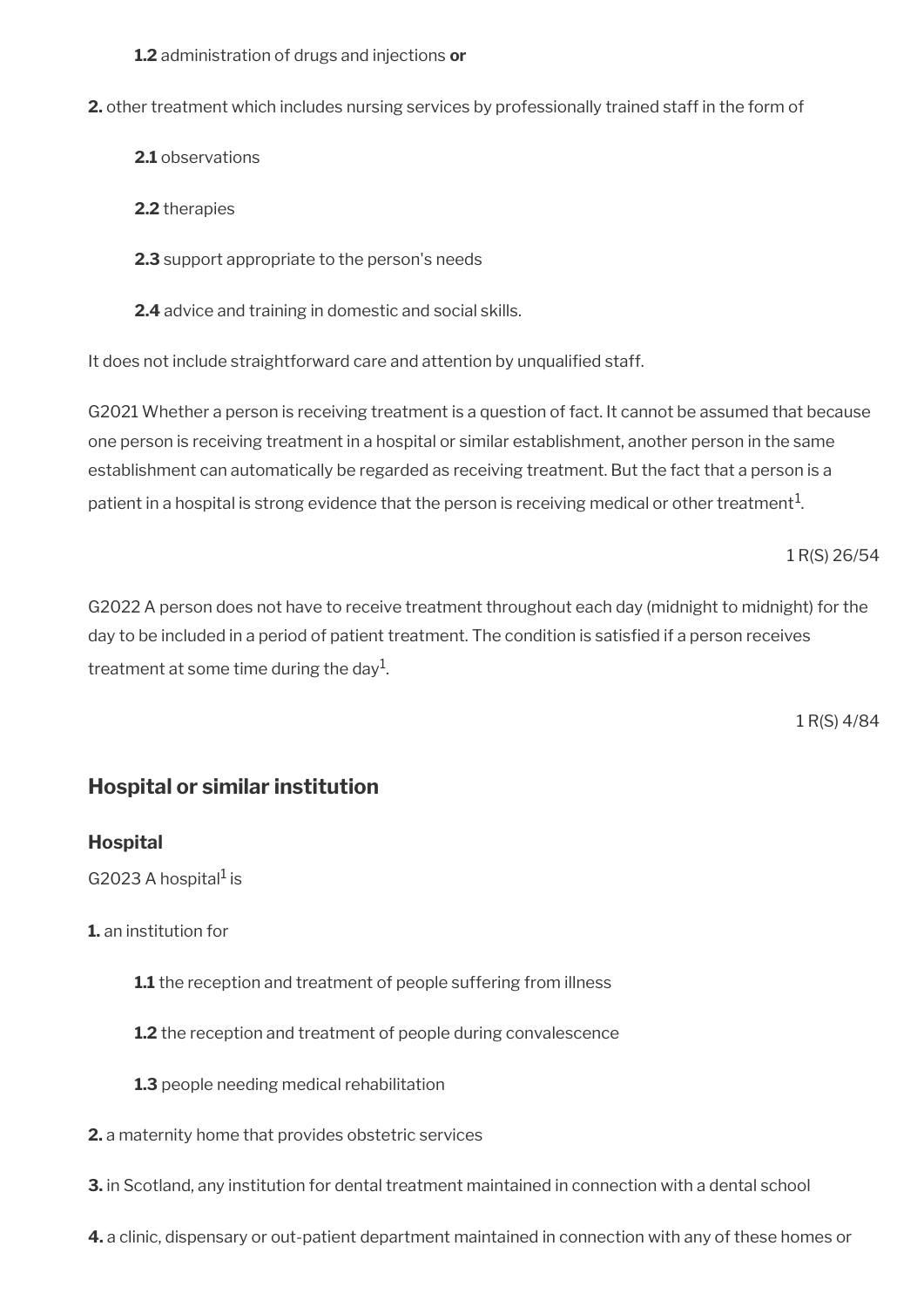institutions.

### 1 [NHS Act 77](https://www.legislation.gov.uk/ukpga/1977/49/contents), [s 128](https://www.legislation.gov.uk/ukpga/1977/49/section/128); [NHS \(Scot\) Act 78,](https://www.legislation.gov.uk/ukpga/1978/29/contents) [s 108](https://www.legislation.gov.uk/ukpga/1978/29/section/108)

G2024 Illness includes $<sup>1</sup>$ </sup>

- **1.** mental disorder **or**
- **2.** any injury or disability needing
	- **2.1** medical treatment **or**
	- **2.2** dental treatment **or**
	- **2.3** nursing.

#### 1 [NHS Act 77](https://www.legislation.gov.uk/ukpga/1977/49/contents), [s 128](https://www.legislation.gov.uk/ukpga/1977/49/section/128); [NHS \(Scot\) Act 78, s 108](https://www.legislation.gov.uk/ukpga/1978/29/section/108)

#### G2025 Mental disorder means

- **1.** in England and Wales<sup>1</sup>
	- **1.1** mental illness **or**
	- **1.2** arrested or incomplete development of the mind **or**
	- **1.3** psychopathic disorder **or**
	- **1.4** any other disorder or disability of the mind
- **2.** in Scotland<sup>2</sup>, any form of
	- **2.1** mental illness **or**
	- **2.2** personality disorder **or**
	- **2.3** learning disability.

#### 1 [MH Act 83, s 1\(2\);](https://www.legislation.gov.uk/ukpga/1983/20/section/1) 2 [Mental Health \(Care and Treatment\)\(Scotland\) Act 2003, s 328\(1\)](https://www.legislation.gov.uk/asp/2003/13/section/328)

### **Similar institution**

G2026 Similar institution is not defined. If an institution does not satisfy the definition of hospital, the DM should decide as a question of fact whether it is similar to a hospital taking into account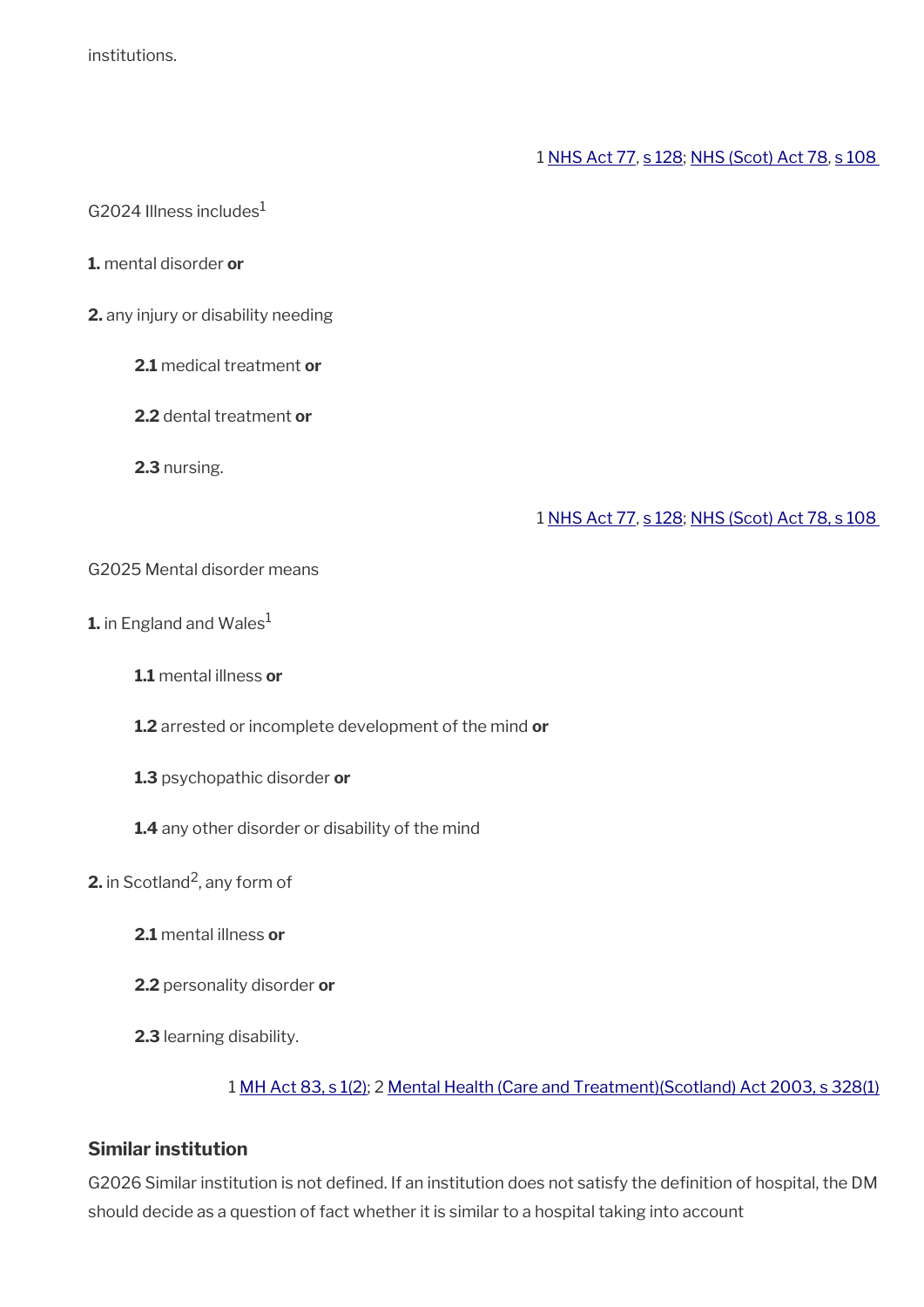**1.** the purpose of the institution **and**

**2.** the type of treatment provided **and**

**3.** the level of care offered.

G2027 To help determine if the establishment is a similar institution to a hospital, DMs must determine whether the claimant receives on the premises medical or other treatment<sup>1</sup>

**1.** provided by doctors, qualifed nurses or other health care professionals employed by the home **or**

**2.** under the direct supervision of a qualifed doctor, nurse or nurses at the home.

1 SSWP v Slavin [2011] EWCA Civ 1515

G2028 A hospital or similar institution also includes those

**1.** maintained by or on behalf of the<sup>1</sup>

#### **1.1** DH

**1.2** Senedd Cymru - Welsh Parliament

**1.3** Scottish Government Health and Social Care Directorate **or**

**2.** maintained or administered by the Defence Council, for example an army, navy or air force hospital.

**Note:** These include special hospitals such as Broadmoor and Rampton and the State Hospital in **Scotland** 

#### 1 [NHS Act 77](https://www.legislation.gov.uk/ukpga/1977/49/contents), [s 4](https://www.legislation.gov.uk/ukpga/1977/49/section/4); [NHS \(Scot\) Act 78,](https://www.legislation.gov.uk/ukpga/1978/29/contents) [s 102](https://www.legislation.gov.uk/ukpga/1978/29/section/102)

#### **Examples of hospitals or similar institutions**

G2029 An institution caring for former psychiatric patients which provides a degree of medical treatment or rehabilitation may be a similar institution to a hospital.

G2030 A care home providing appropriate nursing care by professionally trained nurses is a hospital. Medical or other treatment does not have to be the majority service provided to patients or be the main reason for the stay in the care home. But if the provision of nursing care is minimal, for example rarely expected, the care home may not be a hospital.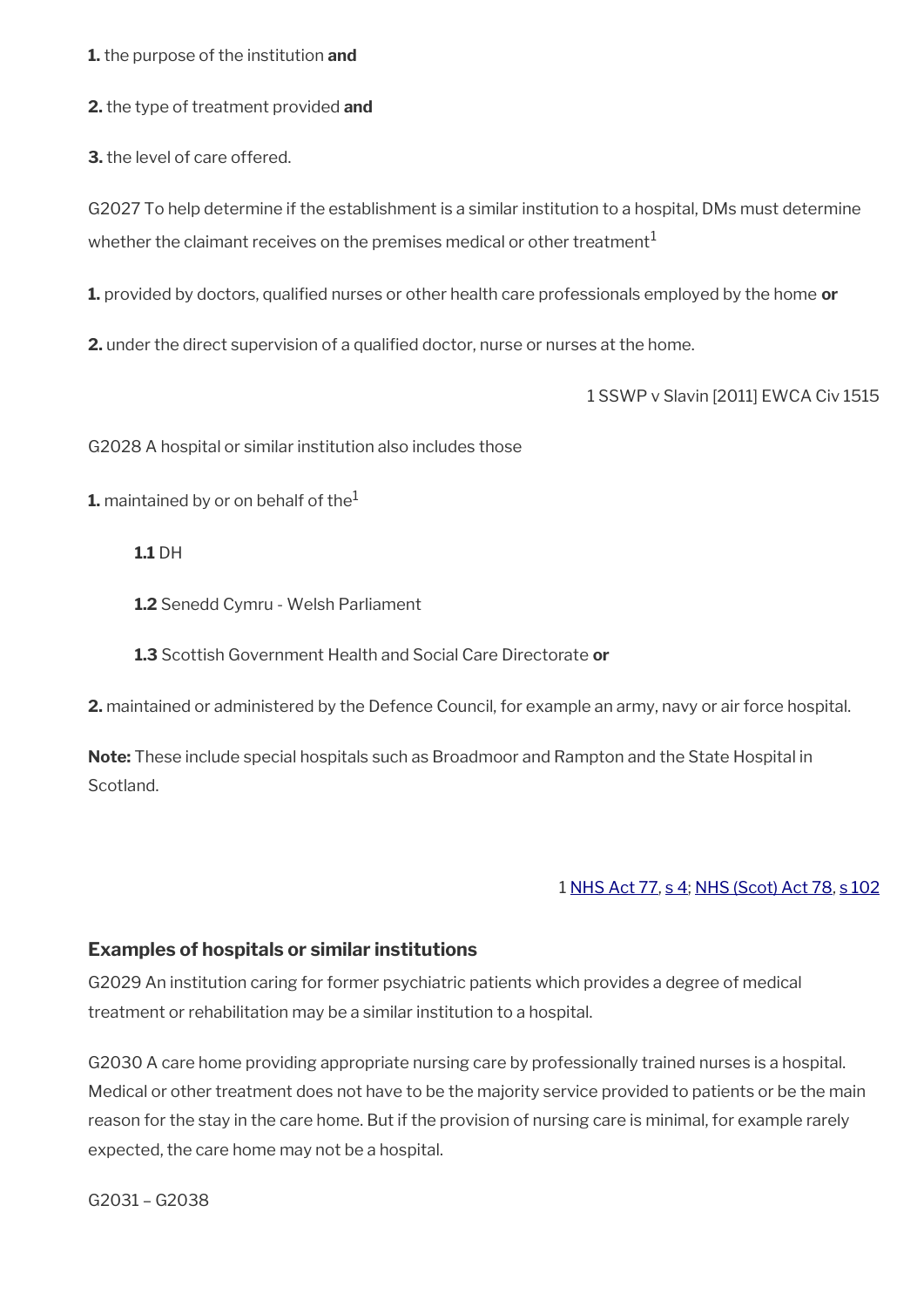## <span id="page-9-0"></span>**Future admission to hospital**

## G2039 Where

**1.** on consideration of all the evidence after application of the WCA, the DM is of the opinion that the claimant would not have, or would not be treated as having, LCW **and**

**2.** the HCP advises that the claimant is about to go into hospital for treatment requiring an overnight stay within 21 days of the medical examination

the DM should defer making a determination as to whether the claimant has LCW until it is confirmed that the claimant has become a hospital patient.

## **Planned admission postponed**

G2040 If

**1.** the claimant is not admitted to hospital as planned **and**

**2.** a new date for admission is provided

the DM should continue to defer making a determination on LCW as in G2039.

## **Planned admission cancelled**

G2041 Where a planned admission to hospital is cancelled and no new date is proposed, the DM should determine whether the claimant has LCW as normal.

G2042 – G2049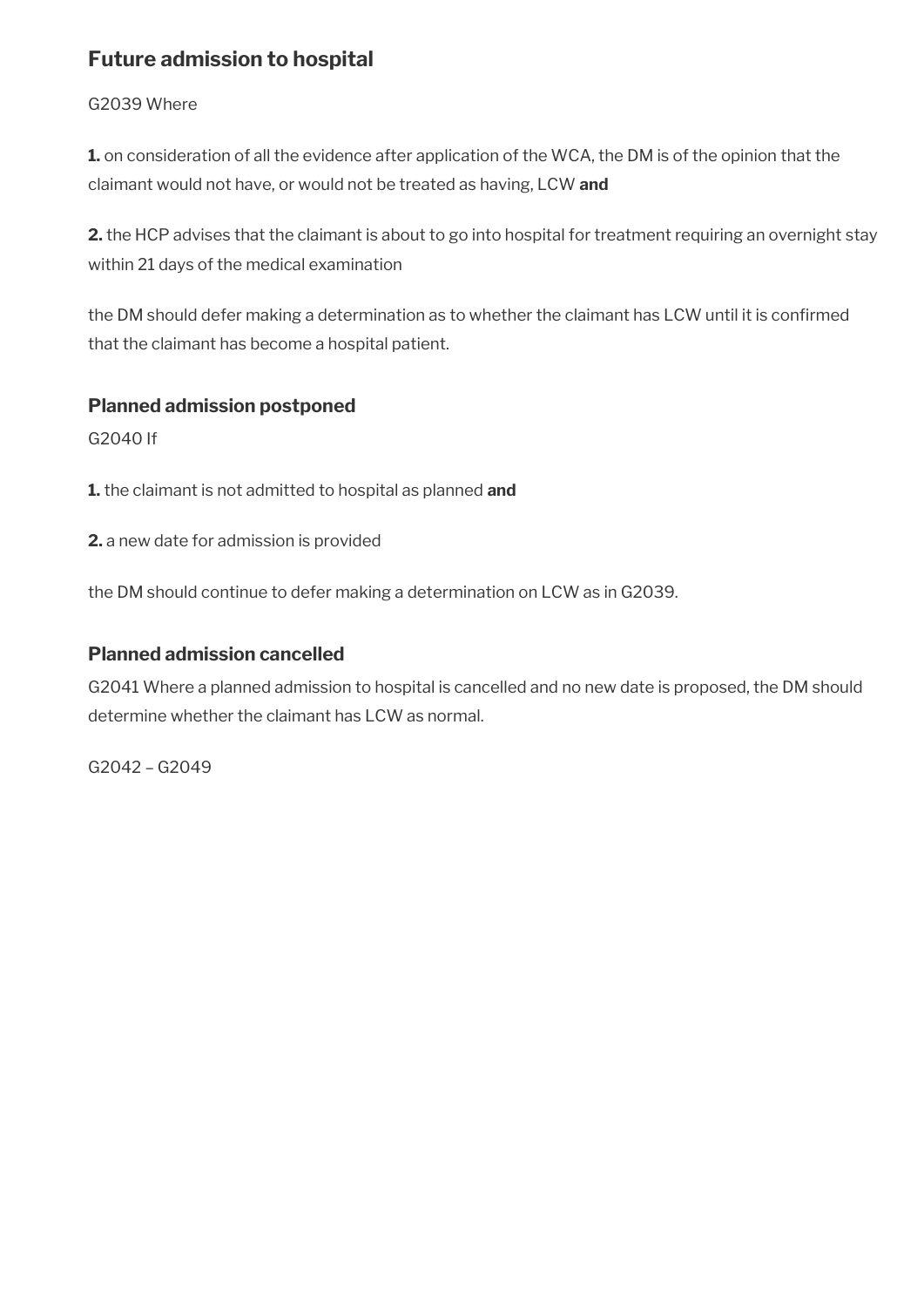# **Prevented from working by law G2050 - G2051**

G2050 A claimant is treated as having LCW where the claimant is known or reasonably suspected to be infected or contaminated by, or to have been in contact with a case, of a relevant infection or contamination and

**1.** is excluded or abstains from work in accordance with a request or notice in writing in accordance with legislation **or**

**2.** is otherwise prevented from working in accordance with legislation (see G2051) $^1$ .

#### 1 [UC Regs, Sch 8, para 3](https://www.legislation.gov.uk/uksi/2013/376/schedule/8)

## **Meaning of relevant infection or contamination**

G2051 The following definitions apply

 ${\bf 1}$  in Scotland, the term "contamination" is the same as defined in legislation $^1$ .

**2.** in England and Wales, the term "infection or contamination" shall be read in accordance with legislation<sup>2</sup>.

**3.** in Scotland, the term "infectious disease" is the same as defined in legislation $^3$ .

**4.** in England and Wales, the term "relevant infection or contamination" means

**4.1** any incidence or spread of infection or contamination, in respect of which certain legislation applies ${}^4$ , for the purpose of preventing, protecting against, controlling or providing a public health response

**4.2** any disease, food poisoning, infection, infectious disease or notifable disease to which certain legislation applies<sup>5</sup>.

**5.** in Scotland, the term "relevant infection or contamination" means

**5.1** any infectious disease or exposure to an organism causing that disease, **or**

 $\mathbf{5.2}$  contamination or exposure to a contaminant to which certain legislation applies  $^6$ .

1 [Public Health etc \(Scotland\) Act 2008, s 1\(5\);](https://www.legislation.gov.uk/asp/2008/5/section/1) 2 [Health and Social Care Act 2008, s 45A\(3\);](https://www.legislation.gov.uk/ukpga/2008/14/section/45A) 3 [Public Health etc \(Scotland\) Act 2008, s 1\(5\);](https://www.legislation.gov.uk/asp/2008/5/section/1) 4 [Public Health \(Control of Disease\) Act 1984, Part 2A](https://www.legislation.gov.uk/ukpga/1984/22/part/2A); 5 [Public Health \(Aircraft\) Regulations 1979,](https://www.legislation.gov.uk/uksi/1979/1434/regulation/9/made)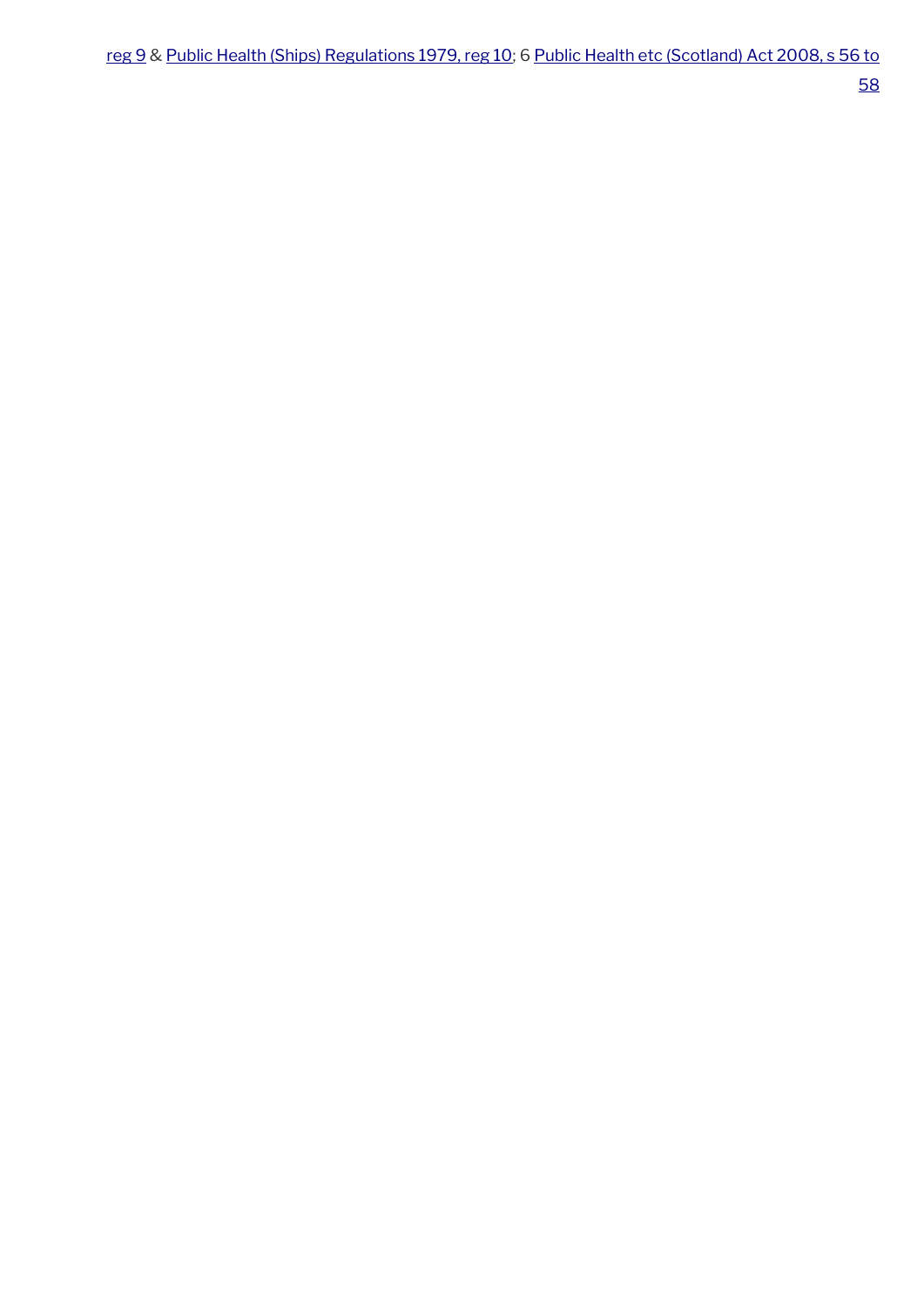# **Substantial risk G2052 - G2058**

#### G2052 [<mark>See Memo ADM 14-22</mark>] A claimant is treated as having LCW<sup>1</sup> if

**1.** they are suffering from some specifc disease or bodily or mental disablement **and**

**2.** as a result, there would be a substantial risk (see G2054) to the mental or physical health of the claimant or anyone else if they were found not to have LCW.

But see G2053 for where this does not apply.

#### 1 [UC Regs, Sch 8, para 4\(1\)](https://www.legislation.gov.uk/uksi/2013/376/schedule/8)

G2053 The claimant cannot be treated as having LCW if the risk could be significantly reduced by

**1.** reasonable adjustments being made to the claimant's workplace **or**

**2.** the claimant taking medication prescribed by their GP to manage their condition $^1$ .

#### 1 [UC Regs, Sch 8, para 4\(2\)](https://www.legislation.gov.uk/uksi/2013/376/schedule/8)

#### **Example 1**

Khaled suffers from back pain, and claims UC. His previous employment was office work. Khaled argues that he satisfes the substantial risk rules, as he cannot sit at a desk for lengthy periods without exacerbating his condition. The DM determines that the risk to his health could be alleviated by reasonable adjustments to his workstation, such as a desk which can rise and fall to allow working in standing and sitting positions, and taking breaks away from his workstation. The DM determines that Khaled cannot be treated as having LCW.

#### **Example 2**

Lucy is at risk of potentially fatal anaphylactic shock if she comes into contact with products containing latex, which is a risk at work and in the journey to and from work. There is no suggestion that she satisfes any of the descriptors. The DM determines that the risk could be substantially reduced if Lucy carried an adrenaline auto–injector which has been prescribed for her, and a medical alert bracelet.

## **Meaning of substantial risk**

G2054 'Substantial' is not defned and should be given its ordinary meaning. What amounts to 'substantial' is a question which must be determined using all the available evidence and taking account of all the circumstances.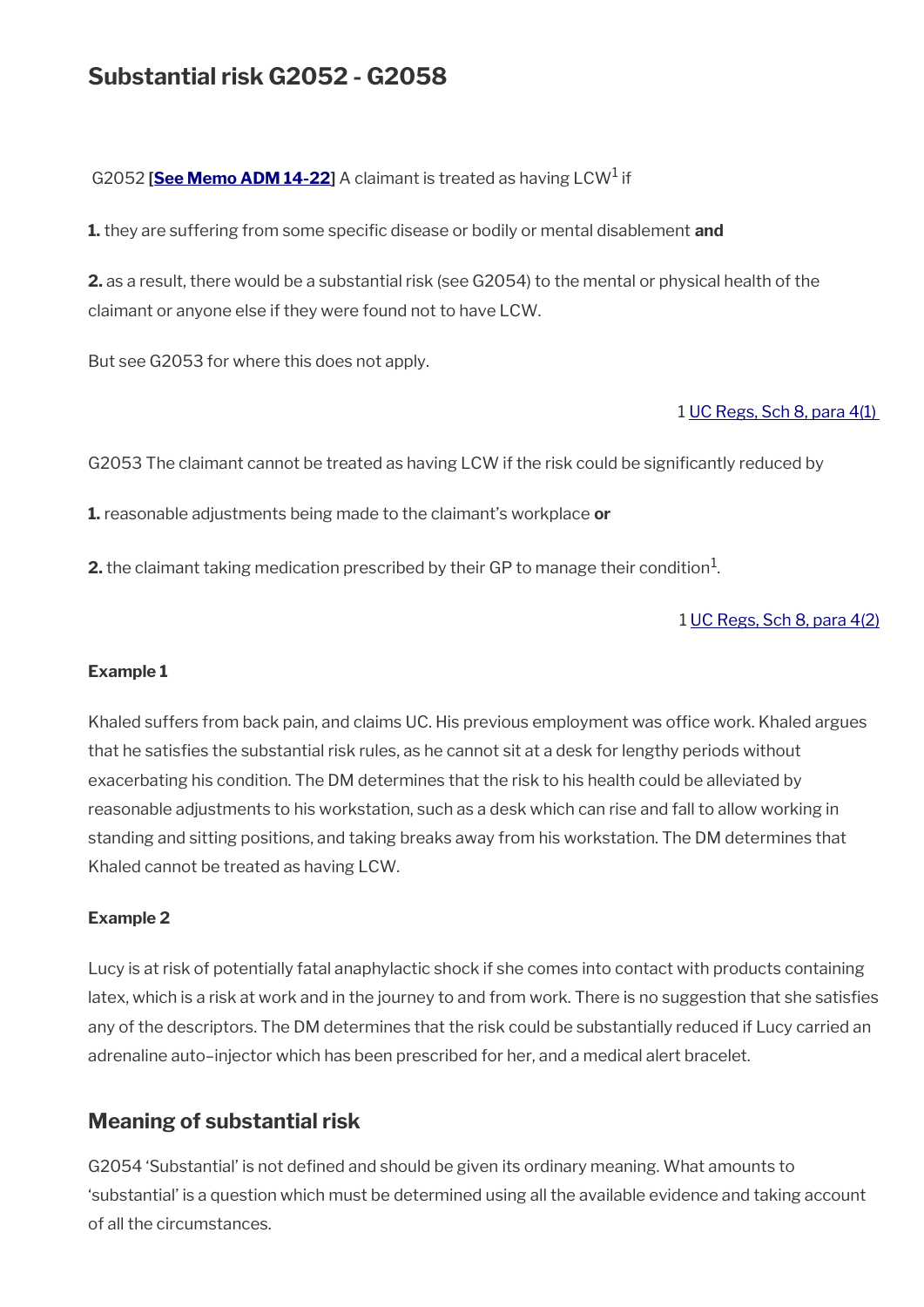G2055 The substantial risk can be to the claimant or to any other person. For example, the claimant's mental health may be such that they may self-harm or self-neglect or may be violent to others.

G2056 A claimant's anxiety or concern about their ability to cope with the demands of work or a return to work alone does not constitute a substantial risk.

G2057 Substantial risk must be determined, not only in the context of work undertaken or in the workplace itself, but also the journey to and from work $^1\!\!$ .

1 Charlton v Secretary of State for Work and Pensions [2009] EWCA Civ 42; [R\(IB\) 2/09](http://intranet.dwp.gov.uk/manual/decision-benefit/rib-2-09)

## **Risk at work**

G2058 The judgment states that the DM must consider whether a substantial risk arises in the light of the work which the person might be expected to perform in the workplace he might find himself in. In making this assessment, the DM need only identify a broad range of duties that the person could be capable of, taking into account any training given, the person's aptitude and their disease or disablement.

## **Example 1**

Peter is 27 years old and suffers from alcohol dependency syndrome. He has never worked and says that his condition prevents him from undertaking any kind of work. The DM identifies that Peter could undertake straightforward and unstructured, unskilled work without substantial risk to himself or any person. The DM need not identify a particular type of work that Peter could be capable of.

### **Example 2**

Phillip is 22 years old and has recently been diagnosed as suffering from epilepsy. Since the age of 18 he has worked as a roofer and scaffolding erector. Phillip says that if he were to return to this work, his health would be at substantial risk as he was often expected to work at great height. The DM determines that Phillip could now undertake closely supervised, indoor or outdoor work, at ground level without risk to himself or any person. The DM need not identify a particular type of work that Phillip could be capable of.

G2059 – G2069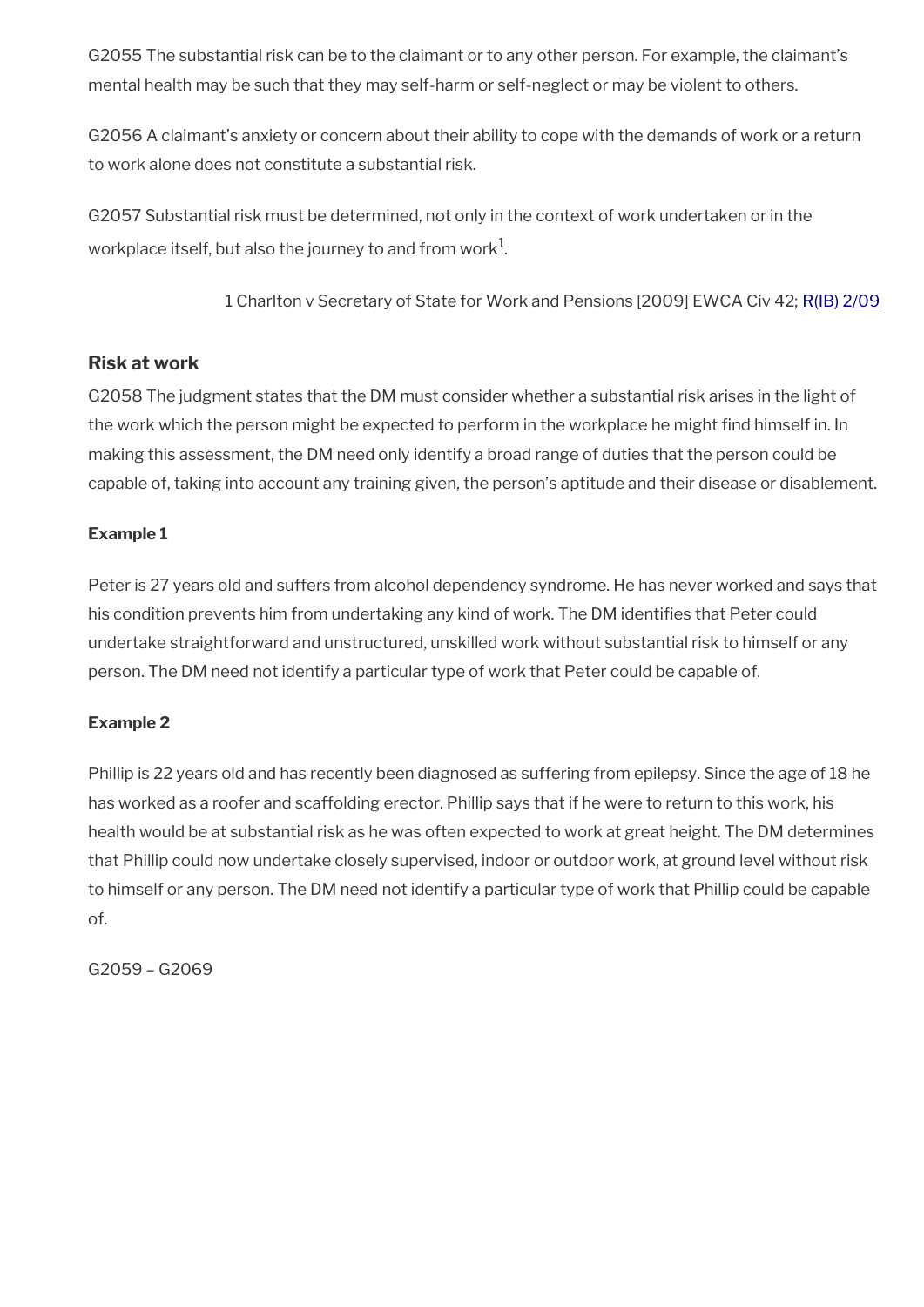# **Life threatening disease G2070 - G2072**

G2070 A claimant is treated as having LCW<sup>1</sup> if they are suffering from a life threatening disease for which

**1.** there is medical evidence (see G2072) that the disease is uncontrollable, or uncontrolled by a recognised therapeutic procedure **and**

**2.** in the case of a disease that is uncontrolled, there is a reasonable cause for it not to be controlled by a recognised therapeutic procedure.

## 1 [UC Regs, Sch 8, para 5](https://www.legislation.gov.uk/uksi/2013/376/schedule/8)

G2071 There should be evidence that the disease is either uncontrolled or uncontrollable. The DM should establish that there is a reasonable cause for it not being controlled by medication or other recognised therapeutic procedure.

## **Medical evidence**

G2072 Medical evidence includes evidence

- **1.** from a HCP approved by the Secretary of State **or**
- **2.** from any HCP, hospital or similar institution **or**
- **3.** that constitutes the most reliable evidence available in the circumstances.

G2073 – G2079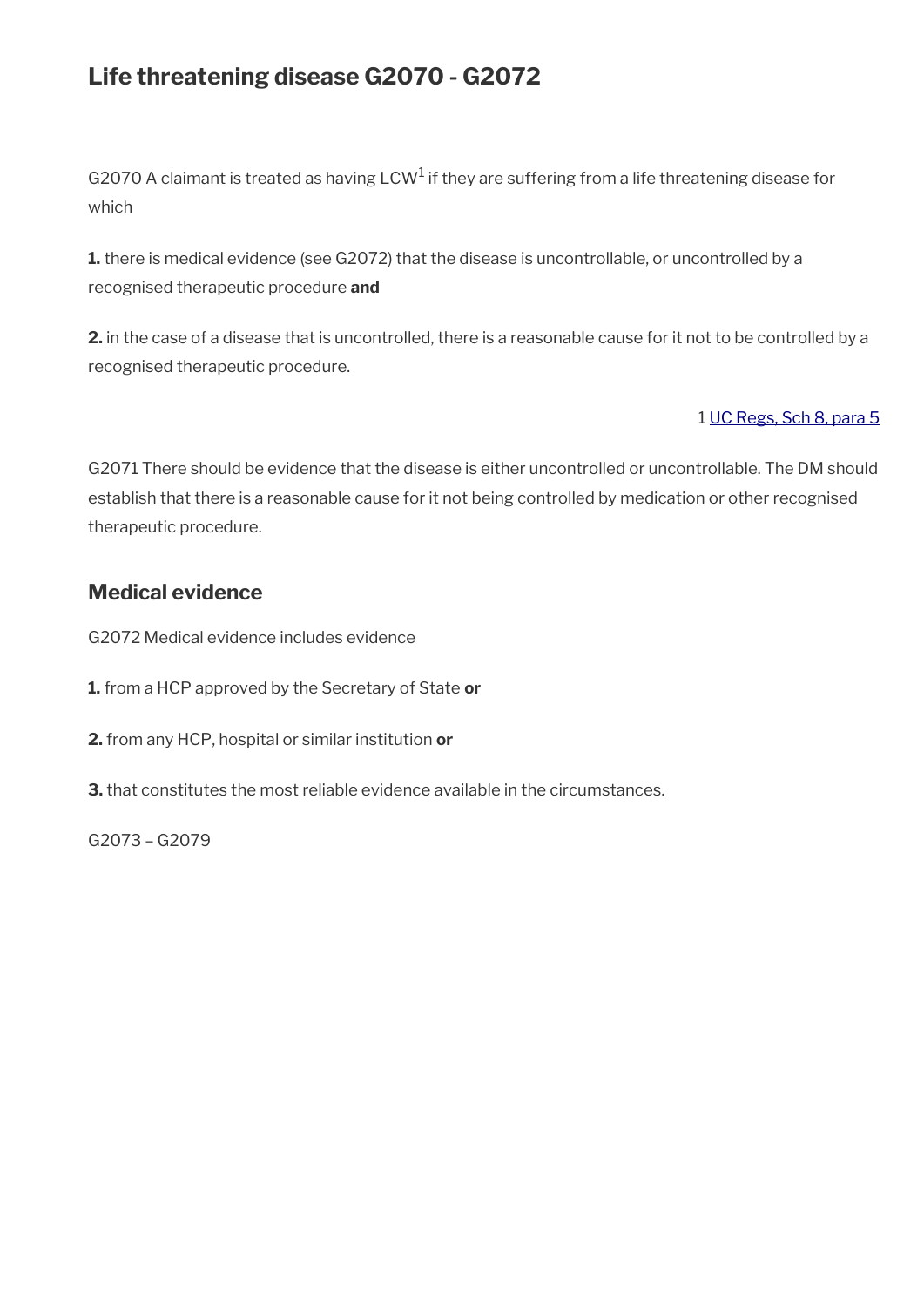# **Disabled and over State Pension Credit age G2080**

G2080 A claimant is treated as having LCW where they

**1.** have reached the qualifying age for SPC **and**

**2.** are entitled to

**2.1** DLA **or**

 $2.2$  PIP<sup>1</sup>.

See DMG Chapter 77 for guidance on the qualifying age for SPC.

1 [UC Regs, Sch 8, para 6](https://www.legislation.gov.uk/uksi/2013/376/schedule/8)

G2081 – G2089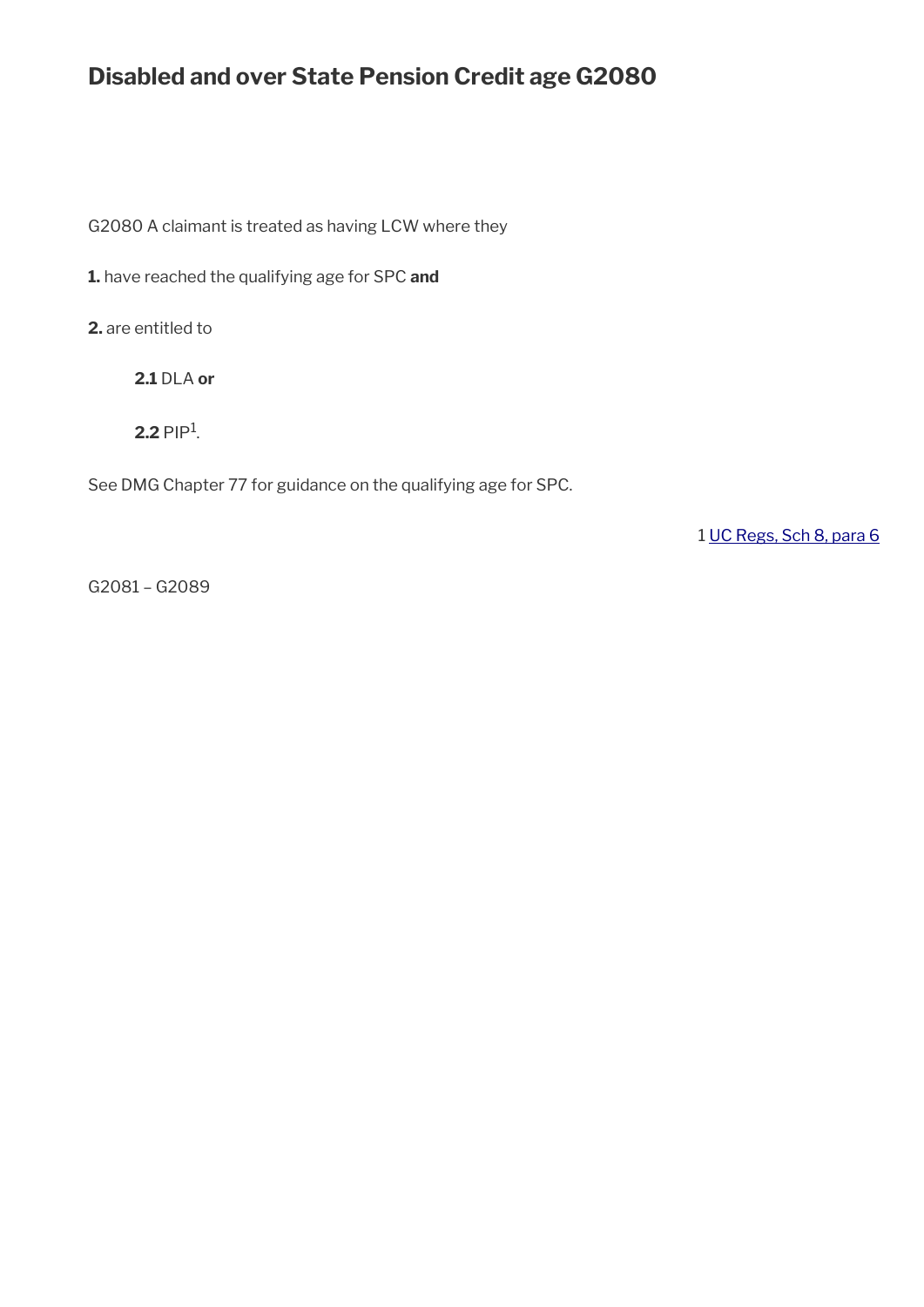# **Assessed as having limited capability for work G2090 - G2155**

[Introduction](#page-16-0) G2090 - G2095

[Determining limited capability for work](#page-18-0) G2100 - G2155

## <span id="page-16-0"></span>**Introduction**

G2090 Where the claimant is not treated as having LCW as in G2010 et seq, the question of whether

**1.** a claimant's capability for work is limited by their physical or mental condition **and**

**2.** the limitation is such that it is not reasonable to require that claimant to work

is determined on the basis of a WCA $^{\rm 1}$ .

**Note:** See ADM Chapter G1 for detailed guidance on the WCA process.

#### 1 [UC Regs, reg 39\(1\)\(a\)](https://www.legislation.gov.uk/uksi/2013/376/regulation/39)

G2091 The WCA assesses the claimant's ability to perform specifed activities. The performance of those activities is measured by descriptors, which score points according to the level of the descriptor $^1\!$ . If the required number of points is not reached the claimant does not have LCW. The test is the ability to perform any work, not a specific occupation.

#### 1 [UC Regs, reg 39\(2\)](https://www.legislation.gov.uk/uksi/2013/376/regulation/39) & [Sch 6](https://www.legislation.gov.uk/uksi/2013/376/schedule/6)

G2092 The activities are in two parts. Part 1 is a physical assessment. Part 2 is an assessment of mental, cognitive and intellectual functions. The extent to which a claimant can or cannot carry out and activity is determined by one of a range of descriptors applied to the claimant for that activity. Each descriptor within the range attracts a score from 0-15.

G2093 When assessing the extent of the claimant's LCW, it is a condition that the claimant's inability to  $perform<sup>1</sup>$ 

**1.** physical descriptors $^2$  arises

**1.1** from a specific bodily (i.e. physical) disease or disablement or

**1.2** as a direct result of treatment by a registered medical practitioner for such a condition **and**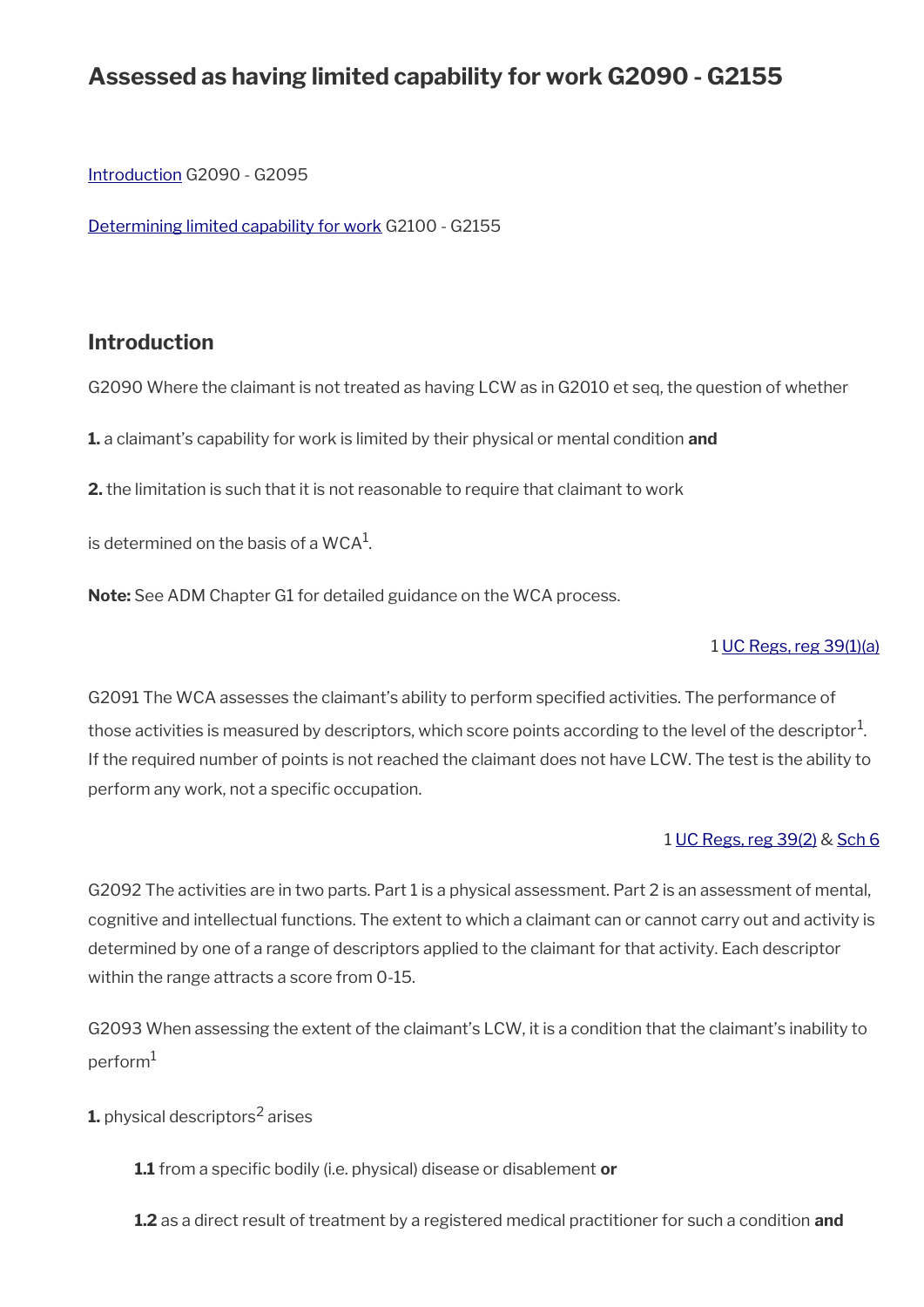**2.** mental descriptors $^3$  arises

**2.1** from a specific mental illness or disablement or

**2.2** as a direct result of treatment by a registered medical practitioner for such a condition.

#### 1 [UC Regs, reg 39\(4\);](https://www.legislation.gov.uk/uksi/2013/376/regulation/39) 2 [Sch 6, Part 1;](https://www.legislation.gov.uk/uksi/2013/376/schedule/6) 3 [Sch 6, Part 2](https://www.legislation.gov.uk/uksi/2013/376/schedule/6)

### **Example 1**

Brian suffers from rheumatoid arthritis in his hands and knees, and claims UC. In the questionnaire Brian states that due to cognitive and mental impairment he has diffculty with learning tasks, awareness of hazards and completing personal actions. At the medical examination, Brian explains that the high level of painkillers he takes for his arthritis makes him too tired to concentrate. The HCP advises that Brian is mentally disabled by the medication, but not sufficiently to satisfy any mental health descriptors. Brian scores 6 points for mobility problems.

#### **Example 2**

Rita is injured in an accident which leaves her with signifcant mobility problems and facial scarring. Rita also suffers from depression and social anxiety disorder as a result of the accident. Meeting people outside her immediate family brings on a panic attack, so she avoids this. She scores 6 points for mobility problems arising from her physical health condition, and 9 points for coping with social engagement arising from her mental health condition.

#### **Example 3**

Ailsa suffers from mechanical back pain. She states that she has diffculties with mobilising as well as getting about unless she has someone with her. The HCP advises that Ailsa's need for assistance with getting about is only due to her physical problems. The DM determines that Ailsa does not score any points for mental health descriptors.

G2094 A claimant has LCW if, on application of the WCA, they score a total of at least 15 points<sup>1</sup>.

#### 1 [UC Regs, reg 39\(3\)](https://www.legislation.gov.uk/uksi/2013/376/regulation/39)

G2095 As part of the WCA, claimants may be required to complete a questionnaire, and if necessary to attend a medical examination. If they fail without a good reason to do either, they can be treated as not having  $\mathsf{LCW}^1$ . See ADM Chapter G1 (WCA) for detailed guidance.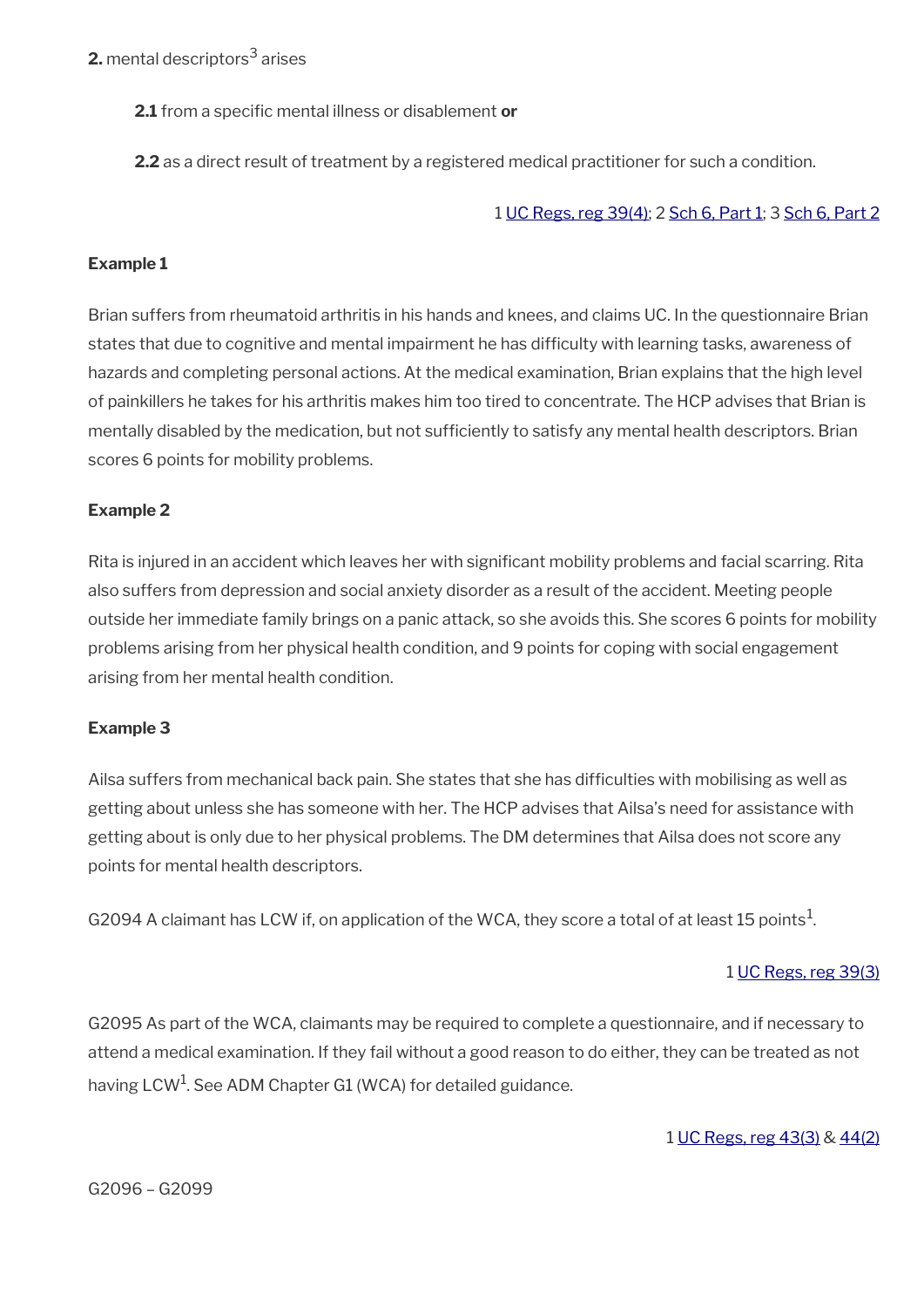## <span id="page-18-0"></span>**Determining limited capability for work**

G2100 Where the WCA applies, the DM must determine in relation to each activity which of the descriptors apply to the claimant due to a specific bodily or mental disease, illness or disablement $^{\rm 1}$ .

**Note:** See ADM Chapter G1 for detailed guidance on the WCA process.

#### 1 [UC Regs, reg 39\(3\)](https://www.legislation.gov.uk/uksi/2013/376/regulation/39)

G2101 Where a claimant meets a descriptor, points will be awarded corresponding to that descriptor $^{\mathrm{1}}$ .

#### 1 [UC Regs, reg 39\(3\)](https://www.legislation.gov.uk/uksi/2013/376/regulation/39)

G2102 Where more than one descriptor specifed for an activity applies to a claimant, only the descriptor with the highest score in respect of each activity which applies can be counted $^1\!$ 

#### 1 [UC Regs, reg 39\(5\)](https://www.legislation.gov.uk/uksi/2013/376/regulation/39)

G2103 The total number of points scored on the WCA is the aggregate of the number scored in relation to each descriptor $^{\rm 1}$ .

#### 1 [UC Regs, reg 39\(3\)](https://www.legislation.gov.uk/uksi/2013/376/regulation/39)

G2104 Other than as in G2102, there is no scoring limitation based on the claimant's specifc disease or bodily disablement. So, for example, a claimant who has a sensory impairment can score points both for the activity of understanding communication and that of navigation $^{\mathrm{1}}$ .

#### 1 [R\(IB\) 3/98](https://intranet.dwp.gov.uk/manual/decision-benefit/rib-3-98)

G2105 The DM determines whether the assessment is satisfed from

**1.** the questionnaire (UC50) if one is available (see ADM Chapter G1) **and**

- **2.** a statement from the GP<sup>1</sup> if one is available **and**
- **3.** the medical report of the claimant's ability to perform the specifed functions (UC85) **and**
- **4.** the personalised summary statement **and**

**5.** any other relevant evidence.

**Note:** See Chapter G1 (Work capability assessment) for guidance on the role of medical services in information gathering.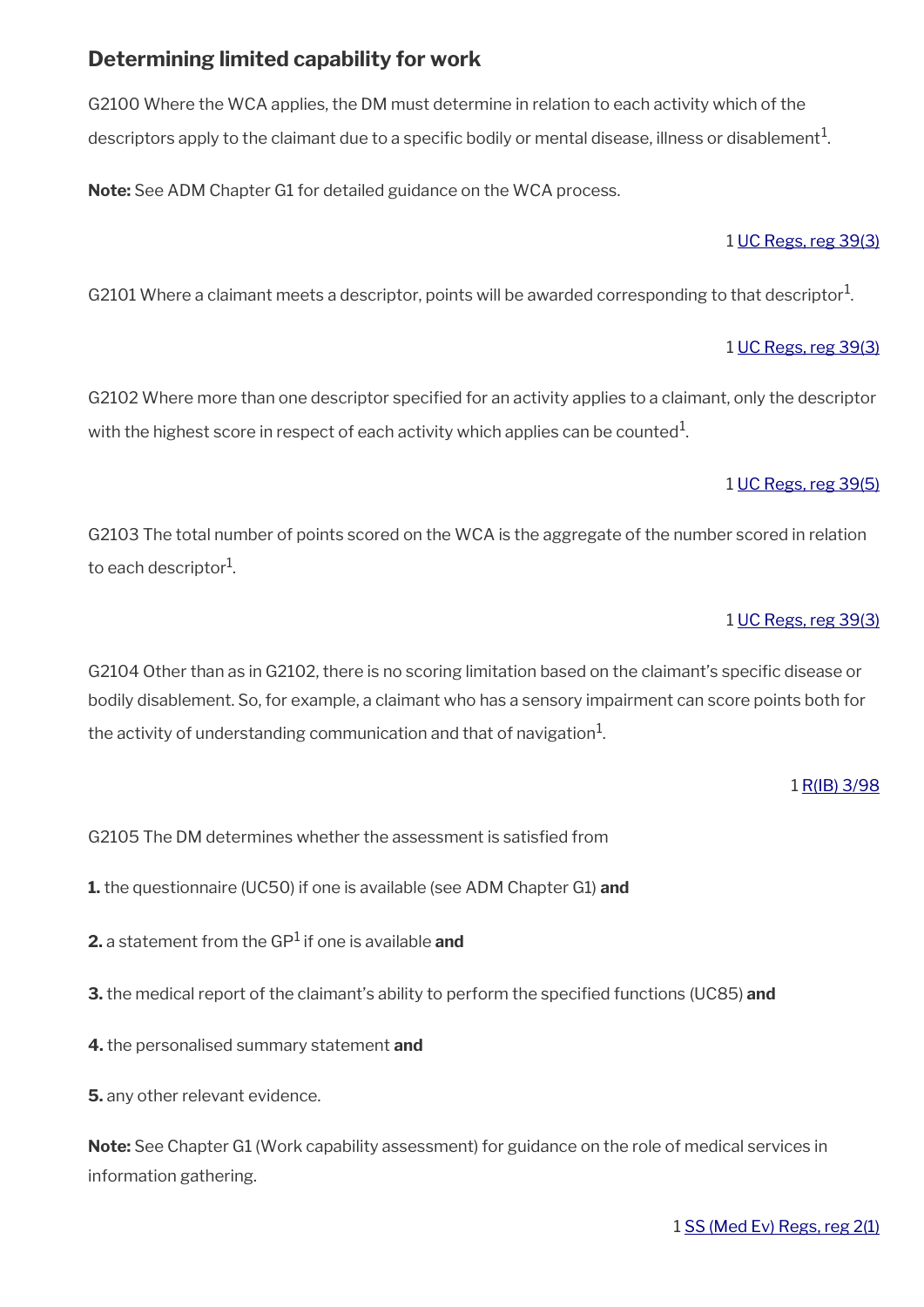G2106 The normal principles apply to considering the evidence – see ADM Chapter A1 (Principles of decision making and evidence).

G2107 The WCA does not have to be satisfied in respect of each day<sup>1</sup>. A claimant should satisfy the test throughout a period. A claimant whose condition varies from day to day and who would easily satisfy the WCA on three days a week and would nearly satisfy it on the other four days might have LCW for the whole week.

#### 1 [R\(IB\) 2/99](https://intranet.dwp.gov.uk/manual/decision-benefit/rib-2-99)

G2108 A claimant may have long periods of illness separated by periods of remission lasting some weeks, during which he or she suffers no significant disablement; such a claimant might have LCW during the periods of illness but not have LCW during the periods of remission. This is so even if the periods of illness are longer than the periods of remission $^1\!\!$ 

### 1 [R\(IB\) 2/99](https://intranet.dwp.gov.uk/manual/decision-benefit/rib-2-99)

G2109 The test of whether a claimant cannot perform an activity is not purely based on whether they are physically incapable of performing it. Matters such as pain, discomfort and repeatability are taken into account. A claimant is not capable of carrying out an activity if they can only do so with severe pain or, if having done it once, they are unable to repeat it for hours or days. The extent of a claimant's ability to repeat the activity in a single stretch and of the intervals at which the claimant would be able to repeat the performance should be identified. A decision can then be made on whether the claimant can perform the relevant descriptor with reasonable regularity.

G2110 There is no specific requirement that a claimant must be able to perform the activity in question with "reasonable regularity". Even so regard should be had to some such concept. The real issue is whether, taking an overall view of the claimant's limited capability to perform the activity in question, they should reasonably be considered to be incapable of performing it. The fact that they might occasionally manage to accomplish it, would be of no consequence if, for most of the time, and in most circumstances, they could not do so $^{\rm 1}$ .

### 1 [R\(IB\) 2/99](https://intranet.dwp.gov.uk/manual/decision-benefit/rib-2-99)

G2111 Where relevant descriptors are expressed in terms that the claimant "cannot" perform the activity, the DM should not stray too far from an arithmetical approach that considers what the claimant's abilities are most of the time $^{\rm 1}$ .

### 1 [R\(IB\) 2/99](https://intranet.dwp.gov.uk/manual/decision-benefit/rib-2-99)

G2112 Descriptors which state that "none of the above apply" to their ability to carry out the activity or where they do not apply mean that the claimant has no problem performing the activity or has less of a problem than would satisfy any of the other descriptors for that activity.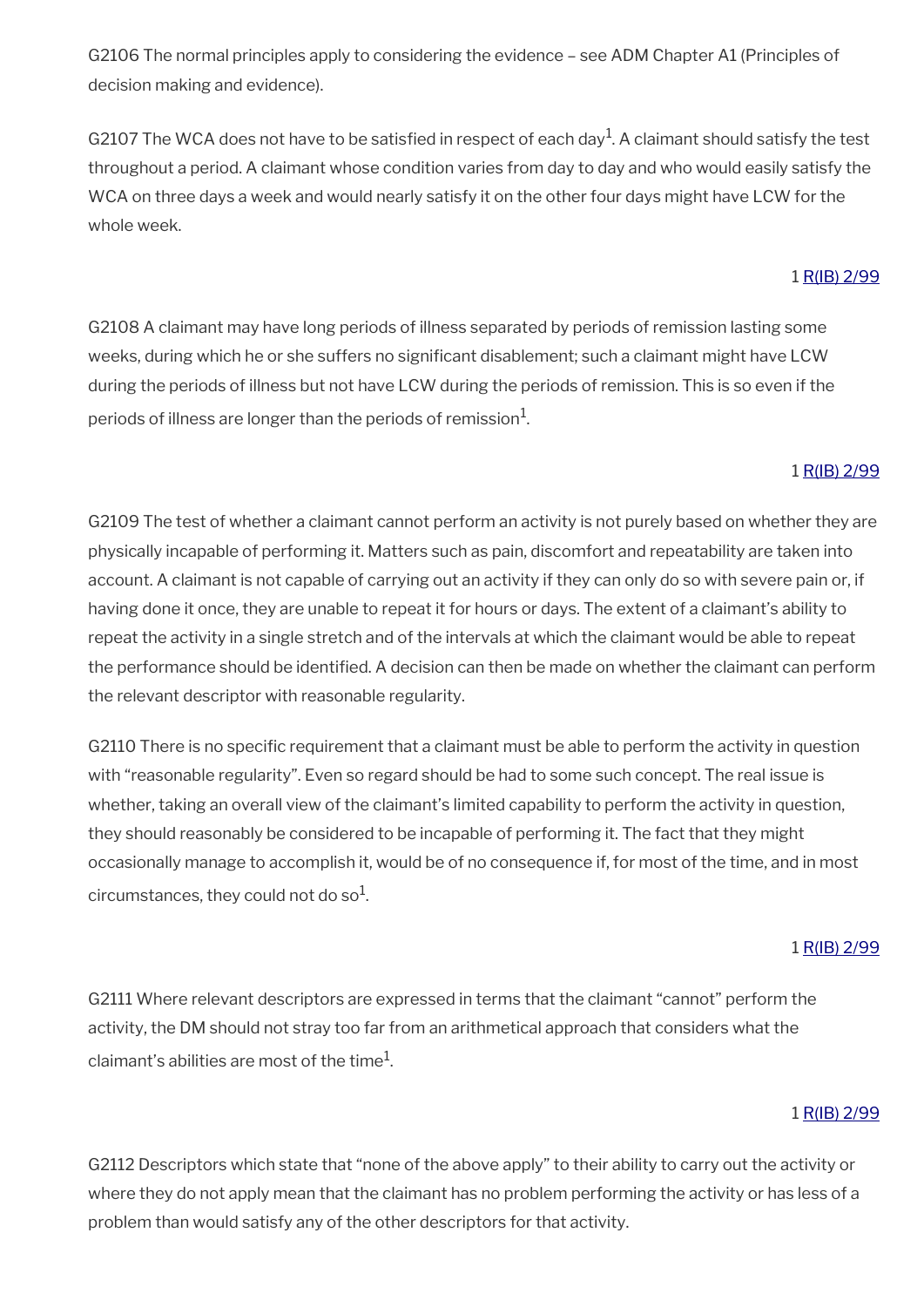## **Example**

Activity 1 descriptor (e) is "none of the above applies". Descriptor (b) is "cannot, unaided by another person, mount or descend 2 steps even with the support of a handrail". "None of the above apply" means the claimant has no problem going up and down steps, or less of a problem than would satisfy the penultimate descriptor 1(d), and would score no points for that activity.

G2113 Where a descriptor refers to a claimant being able to use a tool or implement, the use referred to is the use to which the tool or implement is normally put. For example, Activity 5 relates to hand function and is intended to reflect the ability to manipulate objects in order to carry out work-related tasks.

### **Example**

Ability to use a pen or pencil is intended to refect the physical use of the object, not a claimant's level of literacy. The same concept applies to the use of a computer keyboard or mouse.

G2114 The DM should decide which descriptor applies to each activity. Provided the determination is sufficiently supported by evidence, for each activity the DM can select the descriptor from the medical report, the evidence provided by the claimant (including the questionnaire), or a different descriptor.

G2115 The DM must record the final scores for each descriptor and the reasons for the determination. Guidance on burden of proof is in ADM Chapter A1 (Principles of decision making and evidence).

### G2116 – G2999

**The content of the examples in this document (including use of imagery) is for illustrative purposes only**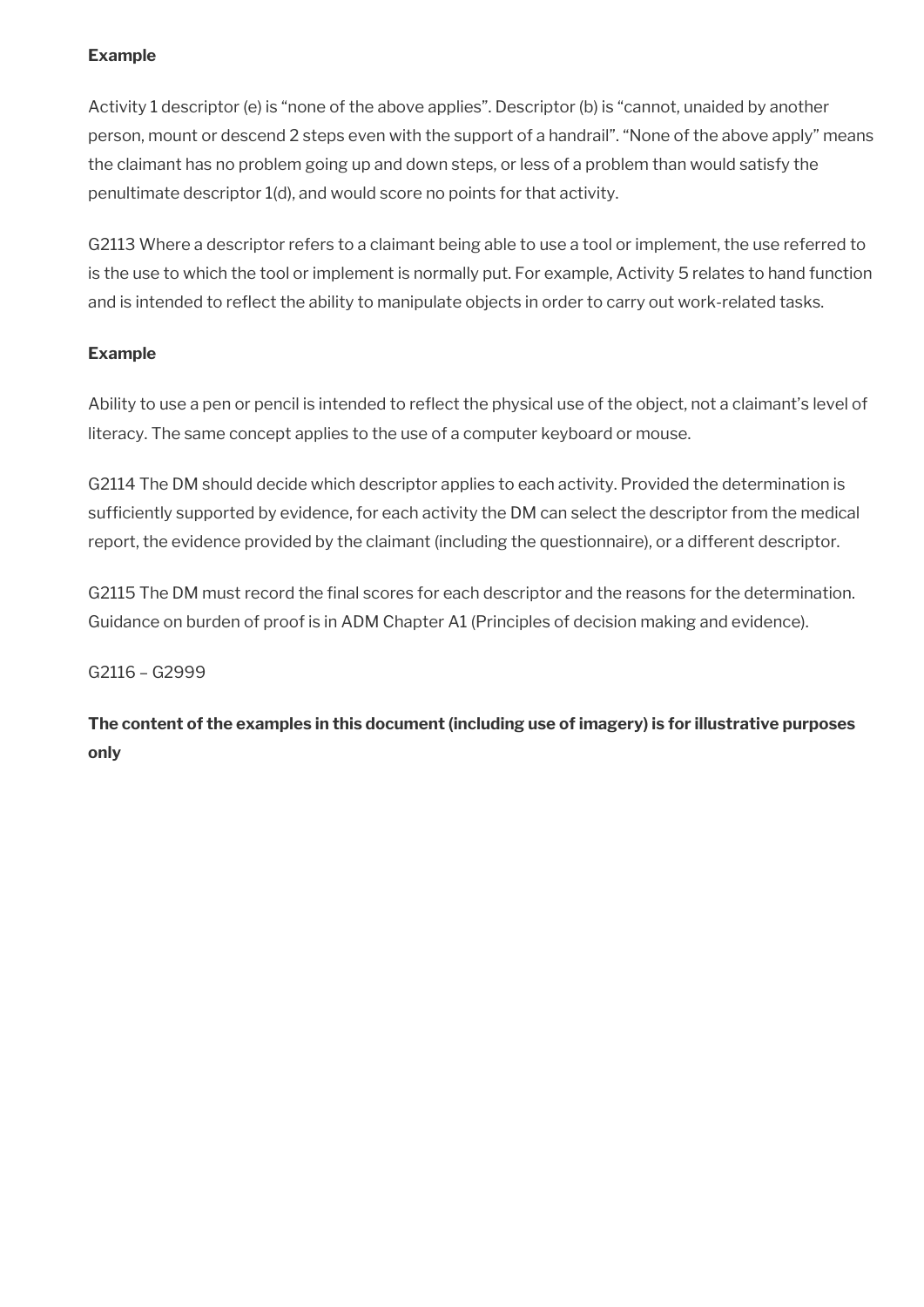# **Appendix**

# **Regular treatment categories (see G2012)**

## **Explanation of treatments**

## **Plasmapheresis**

Plasmapheresis is a process by which harmful substances can be removed from the bloodstream. Blood is taken from the person's vein, and the fuid part (plasma) containing the harmful substance is separated from the blood cells and removed. The blood cells are then mixed with an appropriate substitute fuid and returned to the person.

## **Renal dialysis**

Renal dialysis is used in the treatment of kidney (renal) failure. It is the process whereby waste products, which would usually be excreted in the main by the kidneys, are artifcially removed from the body. There are two forms of dialysis: haemodialysis and peritoneal dialysis.

In haemodialysis, blood is circulated from the person's arm into a machine which removes the waste substances; the cleansed blood is then returned to the person. Haemodialysis is usually carried out two or three times a week.

In peritoneal dialysis the process involves introducing fuid into the abdomen through a permanentlypositioned tube (an indwelling catheter). Harmful waste products are removed from the blood into this fuid through the inner lining of the abdomen (the peritoneum). After some hours, the fuid is drained from the abdomen and replaced with a fresh volume, and the cycle is repeated on a continuous basis.

## **Total parenteral nutrition**

Total parenteral nutrition is a recent development in the treatment of serious intestinal conditions such as Crohn's disease. It is a way of ensuring adequate nutrition when normal absorption of food and fuid from the gut is impossible as a result of severe disease.

A fine tube (catheter) is inserted into a major vein in the neck, and is held in permanent position; its end is capped when not in use. A special feeding solution, three to five litres in all, is pumped through the catheter using a special pump mounted on a stand. The process takes eight to fourteen hours, and is usually carried out overnight.

For most people, the need for total parenteral nutrition will be life-long.

## **The content of the examples in this document (including use of imagery) is for illustrative purposes**